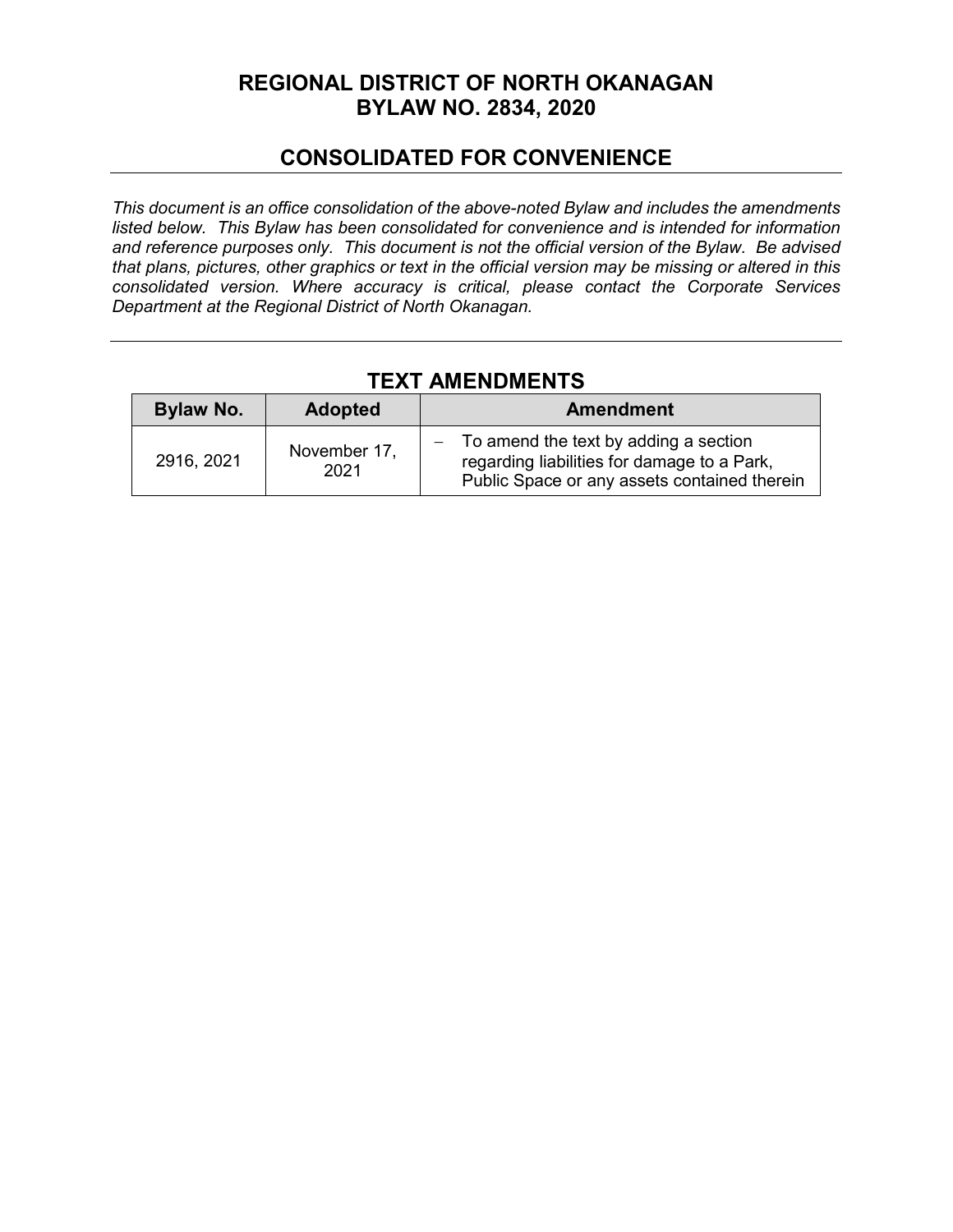## *CONSOLIDATED FOR CONVENIENCE* **REGIONAL DISTRICT OF NORTH OKANAGAN**

## **BYLAW No. 2834**

A Bylaw of the Regional District of North Okanagan to regulate and to control the use of subregional parks, trails and natural spaces in the Greater Vernon area, under the jurisdiction of the Regional District of North Okanagan.

**WHEREAS** by Bylaw 1648, being the *Greater Vernon Parks, Recreation and Culture Service Conversion and Service Establishment Bylaw No. 1648, 2000*, and subsequent amendments thereto, the Regional Board converted and established the service of *Greater Vernon Parks, Recreation and Culture Service* to administer community parks and recreation programs and facilities for the Greater Vernon area, comprising the City of Vernon, District of Coldstream and Electoral Areas "B" and "C";

**AND WHEREAS** there exists currently a Regional District parks regulation bylaw, being *Regional District of North Okanagan Parks Regulation Bylaw No. 2594, 2013* that applies to all the parks and recreation service areas in the Regional District of North Okanagan;

**NOW THEREFORE,** the Regional Board of the Regional District of North Okanagan, in open meeting assembled, hereby **ENACTS AS FOLLOWS**:

#### **1. CITATION**

This Bylaw may be cited as *"Greater Vernon Sub-Regional Parks Regulation Bylaw No. 2834, 2020".*

## **2. DEFINITIONS**

In this Bylaw:

**"adaptive mountain bike"** means a bike that has three or four wheels, hand or foot cranks able to propel the adaptive mountain bike without electric power, a motor with a maximum output of 800 watts, and either pedal assist or throttle actuated motor control.

**"Bylaw Enforcement Officer"** means a Bylaw Enforcement Officer of the City of Vernon, District of Coldstream, or Regional District, or the person or persons appointed from time to time by the Regional District to enforce and administer this Bylaw and shall include an RCMP Officer and a Dog Control Officer.

**"camping equipment**" includes portable cooking equipment, sleeping bags or rolls, backpacks or packsacks, tents, tarps or lean-tos.

**"campsite**" includes any place of temporary abode and any place where camping equipment is left or stored.

**"controlled substance"** means a controlled substance as defined or described in the *Controlled Drugs and Substances Act*, as amended from time to time, but does not include a controlled substance permitted under that *Act*.

**"dog"** means both male and female of the canine species apparently over the age of three (3) months.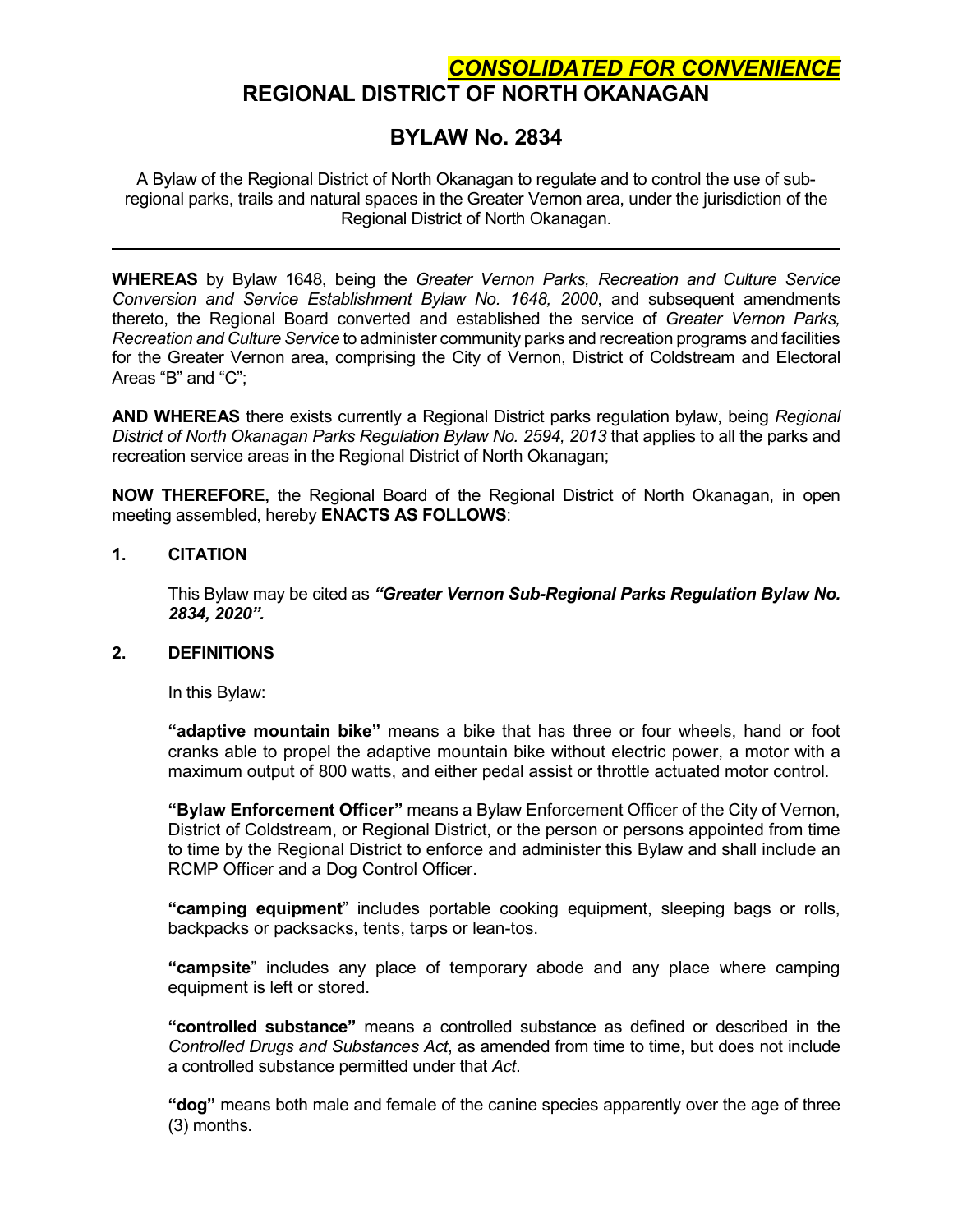**"Dog Control Officer"** means the person or persons appointed, from time to time, by the Regional District as a Dog Control Officer.

**"dog park"** means an area that permits exercising dogs on or off leash (as signed), and equipped with collection bag dispensers and garbage receptacles.

**"dusk"** means the time one half hour after sunset, just before night.

**"electric bike (e-bike)"** means a bicycle with an electric motor mounted either at the bottom bracket (mid-drive) or at either wheel hub, which provides power to the bicycle's drivetrain. Engagement of the motor varies from pedal feedback over a specific wattage to direct throttle control.

**"e-bike - Class 1"** means a bicycle equipped with a motor that provides assistance only when the rider is pedaling (pedal assist) and that ceases to provide assistance when the bicycle reaches 32 kilometers per hour and has a maximum continuous wattage output of 500 watts.

**"e-bike - Class 2"** means a bicycle equipped with a motor that can be used exclusively to propel the bicycle (throttle equipped) and that ceases to provide assistance when the bicycle reaches 32 kilometers per hour. A class 2 e-bike is also considered a motorized vehicle.

**"e-bike - Class 3"** means a bicycle equipped with a motor that provides assistance only when the rider is pedaling (pedal assist) and that ceases to provide assistance when the bicycle reaches 45 kilometers per hour. A class 3 e-bike is also considered a motorized vehicle.

**"environmentally sensitive area"** means any part of a park, trail or natural space that has any of the following characteristics:

- (a) areas or landscape features identified in Sensitive Ecosystems Inventory for the North Okanagan, published by the British Columbia Ministry of Environment; or,
- (b) areas or landscape features identified in a plan, map or local bylaw as environmentally significant, an environmental protection area, a development permit area for protection of the environment, or for another similar purpose that is compatible with the conservation of ecological features and functions of the site.

**"homeless person"** means a person who has neither a fixed address nor a predictable safe residence to return to on a daily basis.

**"leash"** means a rope, chain, cord, leather strip, or other physical tether which is used to restrain an animal and does not exceed 2.4m in length.

**"Manager, Parks"** means the person appointed to manage and operate the parks, trails and natural spaces, or that person's designated representative.

**"metered zone"** means any area designated and signed by the Regional District for purposes of parking vehicles on, which parking meters may be established and maintained to collect a fee for the use or occupation of a metered space established in such metered zones.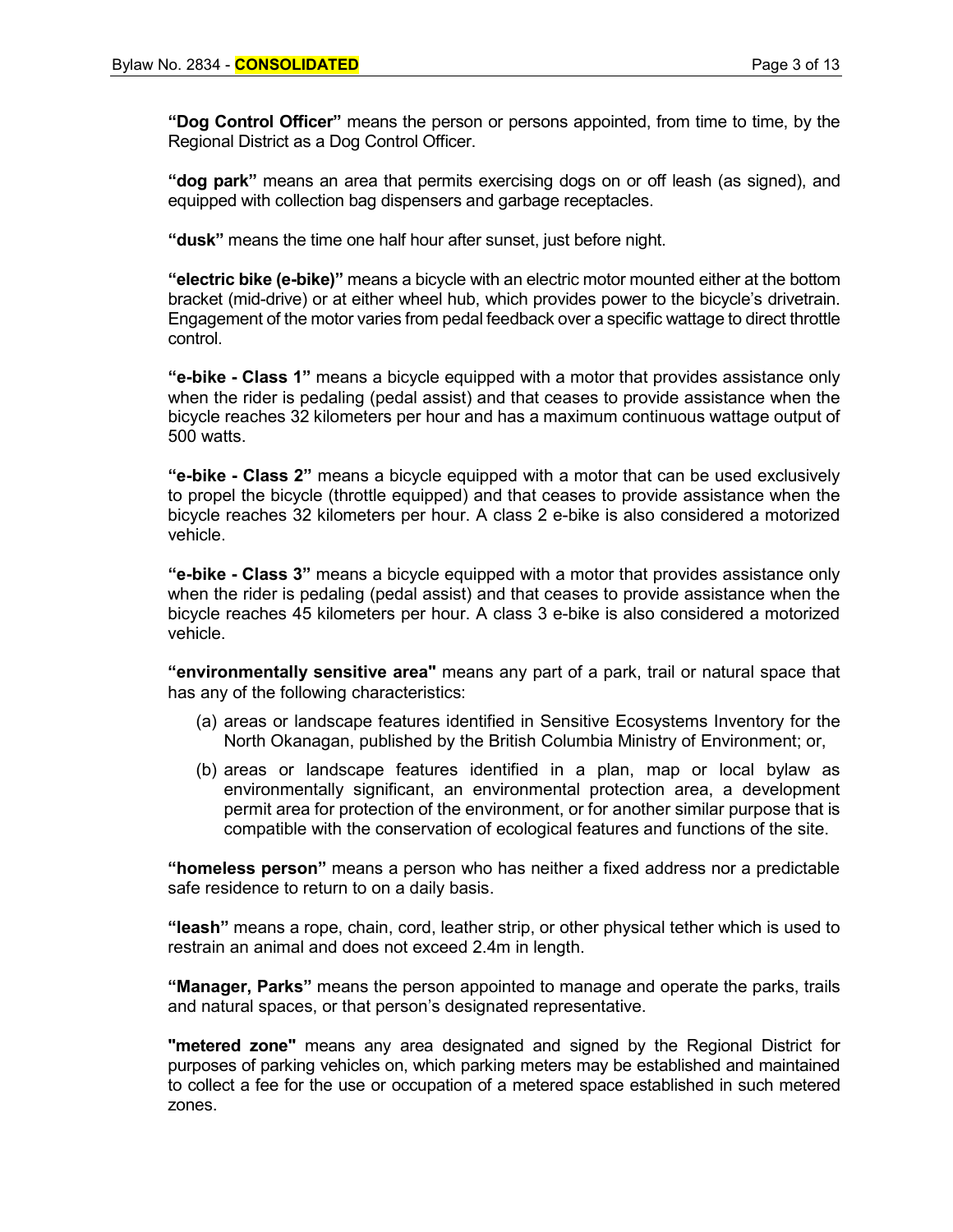**"metered zone period"** means the daylight hours of every day starting on the first Saturday of the Victoria Day long weekend in May and continuing up to and including the Monday of the Labour Day long weekend in September.

**"Motor Assisted Cycle (MAC)"** – is an e-bike that meets the definition of a Motor Assisted Cycle as defined in the Motor Assisted Cycle Regulation. For greater clarity, a MAC:

- Has maximum continuous power output ratings that in total do not exceed 500 watts and is capable of propelling the cycle no faster than 32 kilometers per hour on level ground without pedaling,
- Must be equipped with a mechanism that either:
	- allows the driver to turn the motor on and off, or
	- − prevents the motor from turning on or engaging before the MAC attains a speed of 3 kilometers per hour,
- Must disengage when the operator:
	- − stops pedaling, or
	- − releases the accelerator or
	- − applies a brake,
- Cannot be gas-powered and must be electric powered,
- Must be capable of being propelled by muscular power using the pedals, but it is not necessary to always be pedaling.

**"motorized vehicle"** means any land vehicle intended to be self-propelled, that is designed primarily for travel on surfaces other than rails, and includes any trailer or equipment designed to be attached to the vehicle. For clarity adapted mountain bikes, motor assisted cycles and class 1 e-bikes are not considered motorized vehicles for the purposes of this Bylaw.

**"occupy"** means to remain in the same location or leave one's belongings in the same location.

**"parking meter"** means a mechanical or electronic device for the purpose of collecting the fees prescribed for such parking pursuant to this Bylaw and dispensing a parking pass.

**"parking pass"** means a tag or pass issued by the Regional District or purchased from a parking meter for the purpose of hourly, daily, or seasonal parking within specific parking facilities.

**"parks, trails and natural spaces"** means any real property owned or subject to a right of occupation by the Regional District for the purposes of pleasure, recreation or community uses of the public including public parks, playgrounds, playing fields, footpaths and other public places and all improvements and shall include beaches and other public areas adjacent to lakes or streams including foreshore or land covered by water, but does not include the travel portion of a highway.

**"person"** shall mean and include any individual, group of individuals, society, corporation, partnership, and the heirs, successors, administrators, or other legal representatives of the same.

**"Regional Board**" means the Board of Directors of the Regional District of North Okanagan.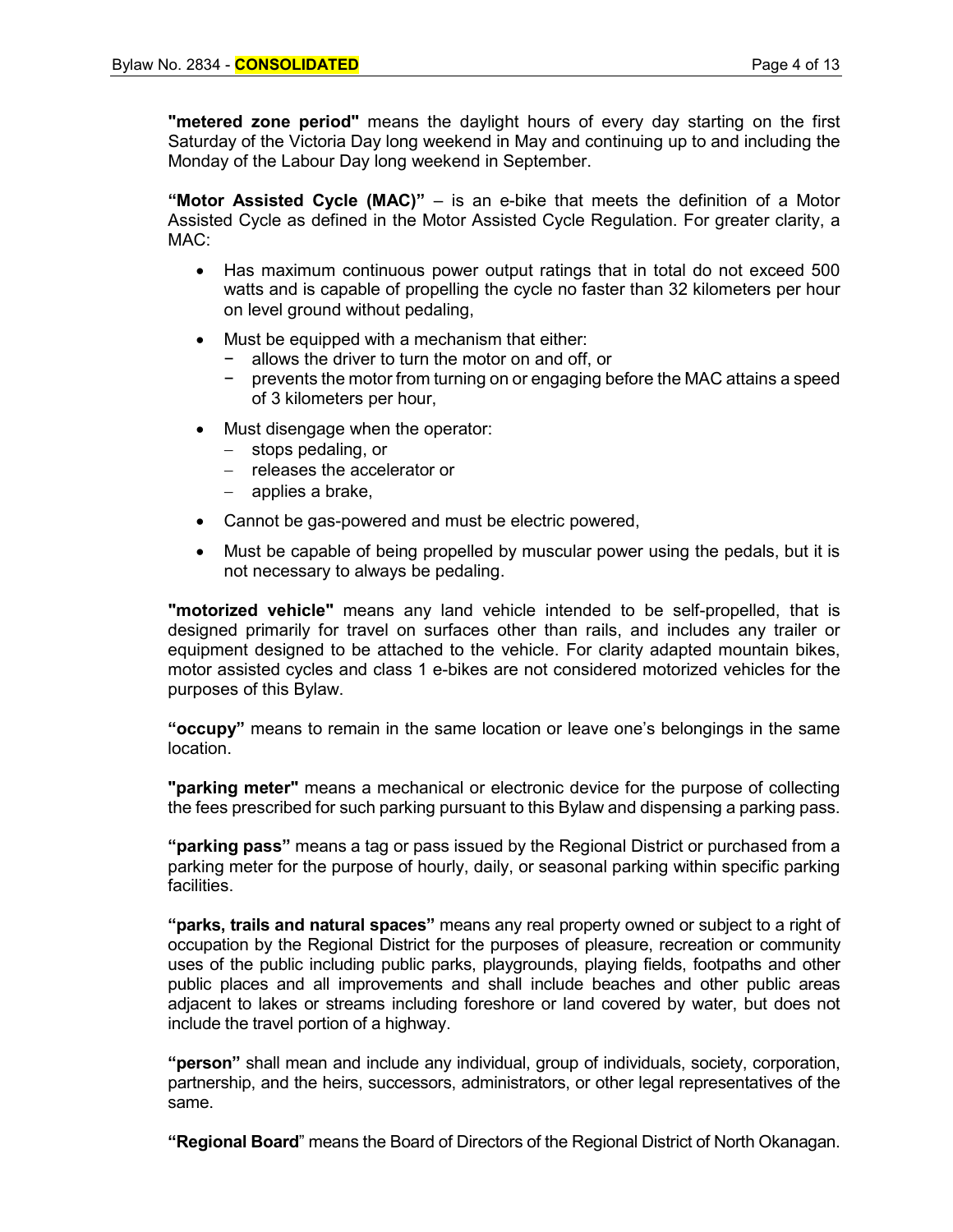**"Regional District"** means the Regional District of North Okanagan.

**"smoke"** or **"smoking"** means to inhale, exhale, burn or carry a light cigarette, cigar, cigarillo, pipe, electronic cigarette, or other smoking equipment, that burns or vaporizes tobacco, cannabis or any other substances.

**"traffic control device"** means any sign, painted line or curb, metering device or combination thereof used to indicate parking or traffic restrictions.

**"temporary shelter"** means a tent, lean-to or other form of shelter that is temporary and portable in nature that is constructed from nylon, plastic, cardboard or other similar non-rigid material, and that covers an area less than ten (10) square meters.

**"vehicle"** shall mean and include all conveyances for the carriage or transport of persons, passengers, goods or materials whether self-propelled or drawn or pulled by animals or any mechanical, muscular device or other motive power whatsoever, and shall include trailers, e-bikes, bicycles and tricycles.

**"watercraft"** means any boat, personal watercraft or other means of conveyance on water.

#### **3. GENERAL REGULATIONS**

- 1. This Bylaw shall regulate and control the use of all sub-regional parks, trails and natural spaces within the Greater service area, as defined in the *Greater Vernon Parks, Recreation and Culture Service Conversion and Service Establishment Bylaw No. 1648, 2000*.
- 2. The hours of operation for parks, trails and natural spaces shall be the daylight hours from dawn to dusk, except when special permission has been granted**,** or as otherwise posted.
- 3. The Regional District may:
	- a) designate certain areas of the park, trail or natural space for a specific use and may prescribe certain rules and regulations for the use and may prescribe such times as desired by the Regional District for such use;
	- b) upon request, issue written permission for any procession, march, drill, performance, ceremony, concert, gathering, organized event or meeting and may charge rent for the use of any park, trail or natural space or portion thereof as set by the Regional District;
	- c) upon request, issue a special event or special occasion permit for such use, and such persons and vehicles as the Regional District permits, to enter or be in a specific park, trail or natural space while or during such times as the park, trail or natural space is closed, such permit shall be displayed in such vehicle, face up on the dash on the driver's side and visible from the exterior of the vehicle, and the person or persons shall carry on their person such access permit and shall present same on request to any Bylaw Enforcement Officer.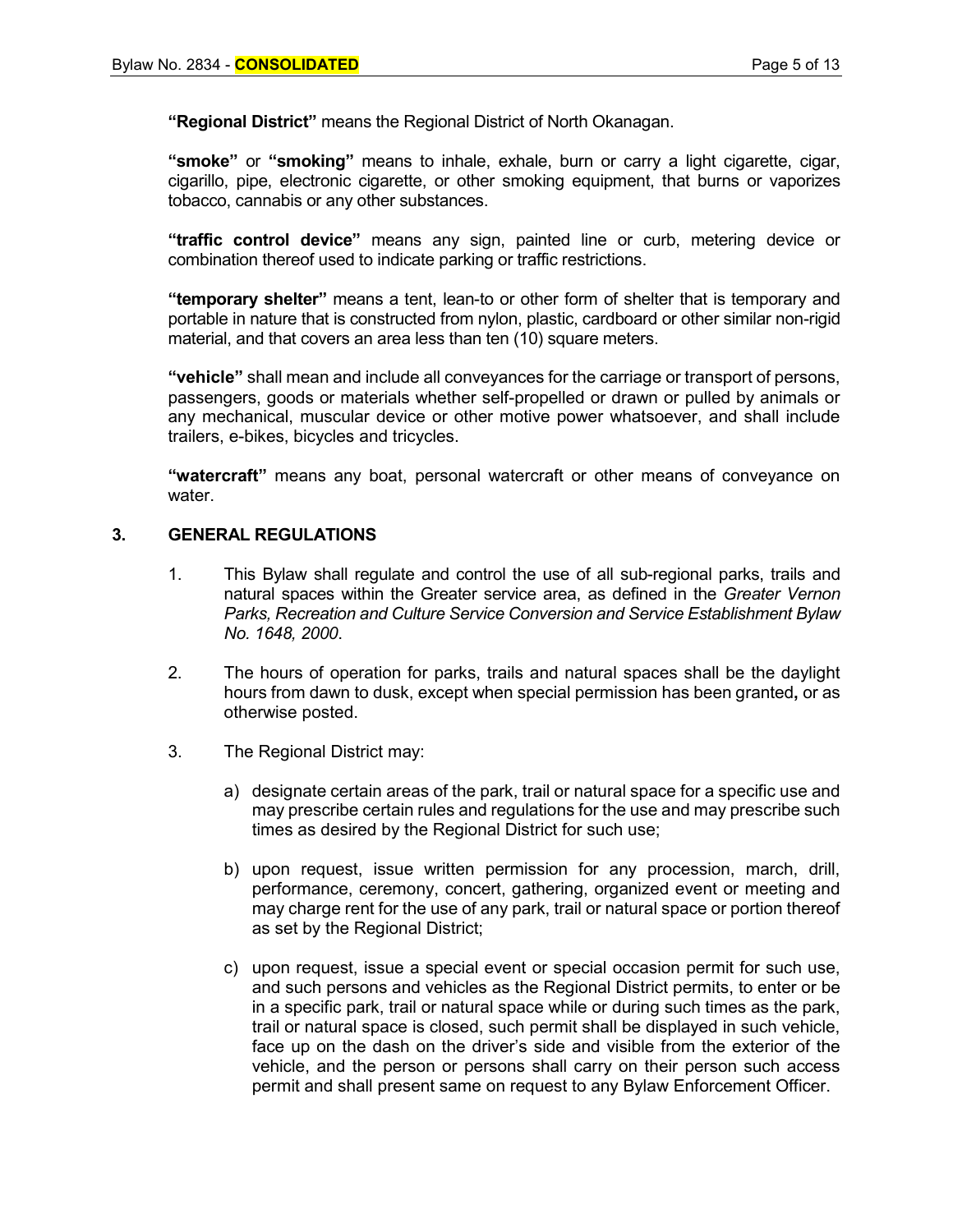## **4. PROHIBITIONS – GENERAL USE**

- 1. No person shall enter or be in a park, trail or natural space except during the hours of operation.
- 2. No person shall use any land in a park, trail or natural space in contravention of this Bylaw or in contravention to a sign which has been posted prohibiting or regulating such use.
- 3. No person shall without prior written approval from the Manager, Parks, and having obtained the necessary permits and applicable business license:
	- a) place or erect any signs or billboards;
	- b) distribute any handbills or circulars;
	- c) use any audible advertising device;
	- d) sell or offer for sale any refreshments or any goods or services for a fee.
- 4. No person shall erect, construct or build any tent, building, shelter, pavilion or other construction whatsoever, or penetrate the ground with any object including stakes or posts, without prior written approval of the Regional District.
- 5. No person shall be in possession of liquor in any park, trail or natural space at any time, except where the liquor is possessed pursuant to and in compliance with a license issued under the *Liquor Control and Licensing Act* of the Province of BC, and approved by the RCMP and the Manager, Parks.
- 6. No person shall be permitted in any park, trail or natural space or public space to possess or use controlled substances or possess or use paraphernalia used for the purposes of storing, transporting or using controlled substances.
- 7. No person shall obstruct, interfere with, impede, hinder or prevent a Bylaw Enforcement Officer, lifeguard, officer or employee of the Regional District or other person engaged by the Regional District from performing any duties or exercising any authority under this Bylaw.

#### **5. PROHIBITIONS – PUBLIC SAFETY**

- 1. No person, while in a park, trail or natural space, shall conduct themselves in a manner or fashion causing or likely to cause injury, harm or danger to any person or property.
- 2. No person, on or near any pier or wharf, in, on or adjacent to a park, trail or natural space, shall push, pull or engage in any other course of conduct which may cause or be likely to cause injury, harm or danger to any person.
- 3. No person shall carry or discharge any firearms including air guns, air rifles, air pistols, spring guns, or any weapon of any description in a park, trail or natural space, except a Peace Officer in the performance of their duty.
- 4. No person shall operate any watercraft within the immediate vicinity of any public beach or designated swimming area in a manner that endangers, disturbs or interferes with the use of the beach and swimming area by members of the public.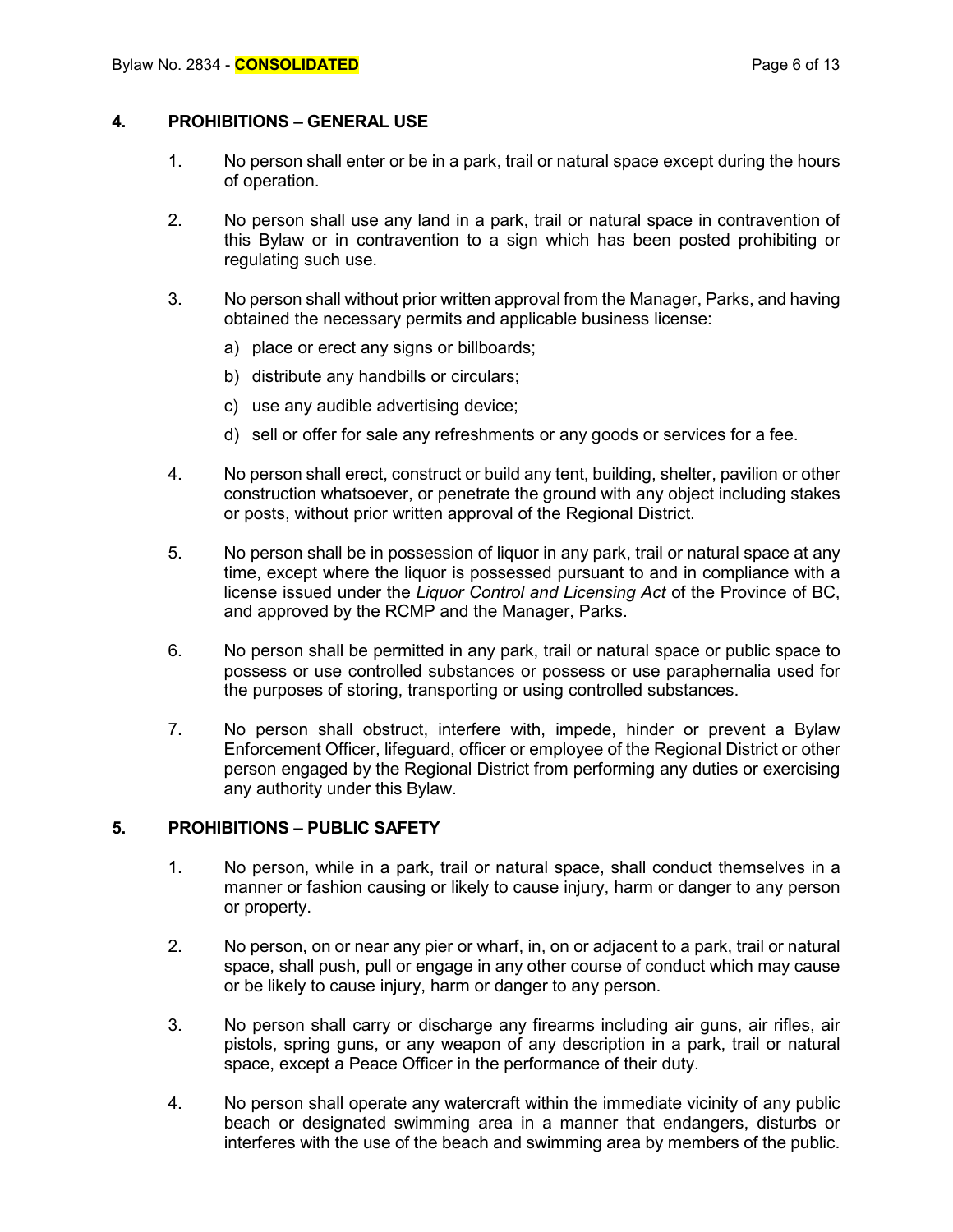- 5. No person shall bring a horse into a park, trail or natural space unless it is on a designated equestrian trail or in a designated area, and no person, possessor or harbourer of a horse shall permit such horse to enter upon or be in a park, trail or natural space unless such horse is being ridden, driven or handled by a person capable of controlling the horse at all times.
- 6. No person shall obstruct or interfere with any person who is lawfully using any park, trail or natural space property, unless such property has been designated for some other specific use, in writing, by the Regional District.
- 7. No person shall conduct any procession, march, drill, performance, ceremony, concert, gathering or meeting in a park, trail or natural space without the written permission of the Regional District firstly being obtained.
- 8. No person shall feed any animal or fowl in a park, trail or natural space.
- 9. No person shall dive or jump from any portion of a diving-tower, pier or wharf situated on/or adjacent to a park, trail or natural space except from diving-boards, platforms or towers specifically provided for and identified for such purpose.
- 10. No person shall ride or take a bicycle, scooter or skateboard onto pier or wharf located within a park, trail or natural space at any time.

#### **6. PROHIBITIONS – PUBLIC NUISANCE**

- 1. No person shall carry out and of the following activities:
	- a) behave in a disorderly or offensive manner;
	- b) molest or injure another person;
	- c) obstruct the free use and enjoyment of the park, trail or natural space by another person;
	- d) take up a temporary abode over night;
	- e) paint advertisements;
	- f) distribute handbills for commercial purposes;
	- g) place posters;
	- h) disturb, injure, or catch a bird, animal;
	- i) throw or deposit injurious or offensive matter, or any matter that may cause a nuisance, into an enclosure used for keeping animals or birds.
- 2. No person shall set, light or maintain any fire within a park, trail or natural space except in such receptacles, pits, or other areas specifically provided for such purpose and at such times as fires are permitted.
- 3. No person shall use obscene, profane, insulting or indecent language within a park, trail or natural space, nor shall any person make or cause to be made any undue noise therein which may reasonably interfere with or disturb the peace or use of others properly using a park, trail or natural space, or persons residing outside the park, trail or natural space.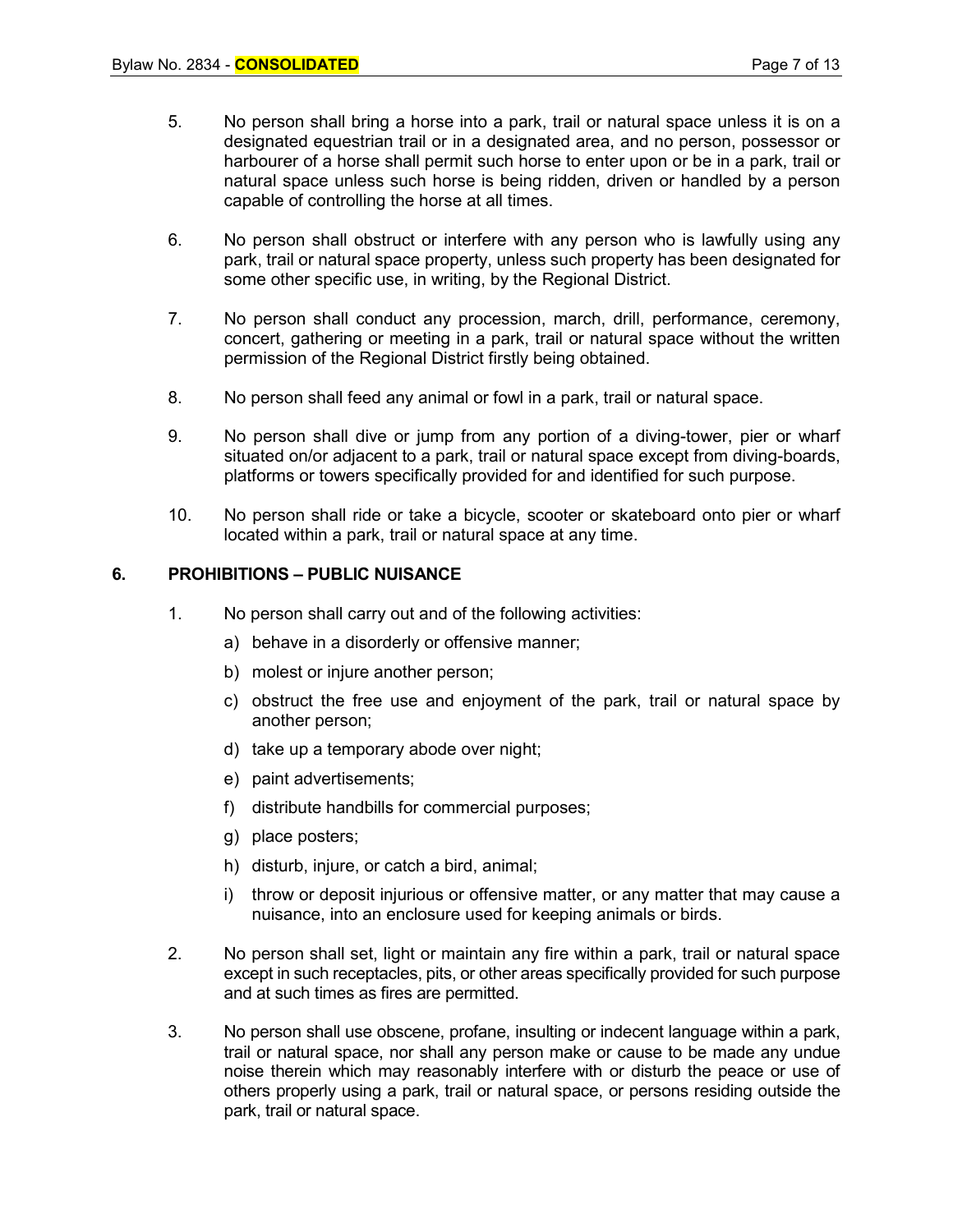- 4. No person, without prior written approval from the Manager, Parks, shall play or operate any radio, stereo equipment, or other instrument or apparatus for the amplification of sound in any public park, trail or natural space or public area so as to disturb other people using the park, trail or natural space or in the neighbourhood of the park, trail or natural space.
- 5. No person shall establish or set up a campsite in a park, trail or natural space without prior written approval from the Manager, Parks, unless it is used for picnicking or while the person takes temporary but not overnight respite in a park, trail or natural space.
- 6. No person shall urinate or defecate in or on any park, trail or natural space or any public space except in a provided public or private toilet facility.
- 7. No person may carry out any of the following activities in a Regional District park, trail or natural space unless that person has received prior written permission by the Regional District:
	- a) encumber or obstruct a road or trail;
	- b) drive a motor vehicle in contravention of the Noise Bylaw;
	- c) drive a motor vehicle in a manner that constitutes a nuisance or danger to pedestrians, animals or property;
	- d) operate, drive or propel a vehicle for the specific purpose of displaying or broadcasting advertisements.
- 8. No person shall remove from a park, trail or natural space material or debris unless:
	- a) that person has received prior express written approval from the Manager, Parks; or,
	- b) it has been determined by the Manager, Parks to be unnecessary for Regional District purposes, and the material or debris contains a sign advising that the material or debris may be removed.
- 9. No person shall enter an enclosure used for keeping animals or birds unless that person is authorized by the Manager, Parks.

## **7. PROHIBITIONS – DOGS**

- 1. No person shall take, or allow, any dog to enter upon or be in a park, trail or natural space, other than those park, trail or natural spaces designated and signed as Dog Parks, without authorization from the Manager, Parks, or a person designated to act on behalf of the Manager, Parks, and in adherence to the Regional District's *Dog Control Bylaw* in effect, as amended from time to time.
- *2.* No person shall take, or allow, more than four (4) dogs at one time to enter upon or be in a Dog Park.

## **8. PROHIBITIONS – VEHICLE USE**

1. No person shall drive, park, or leave standing any vehicle in or on a park, trail or natural space except in an area designated for that purpose.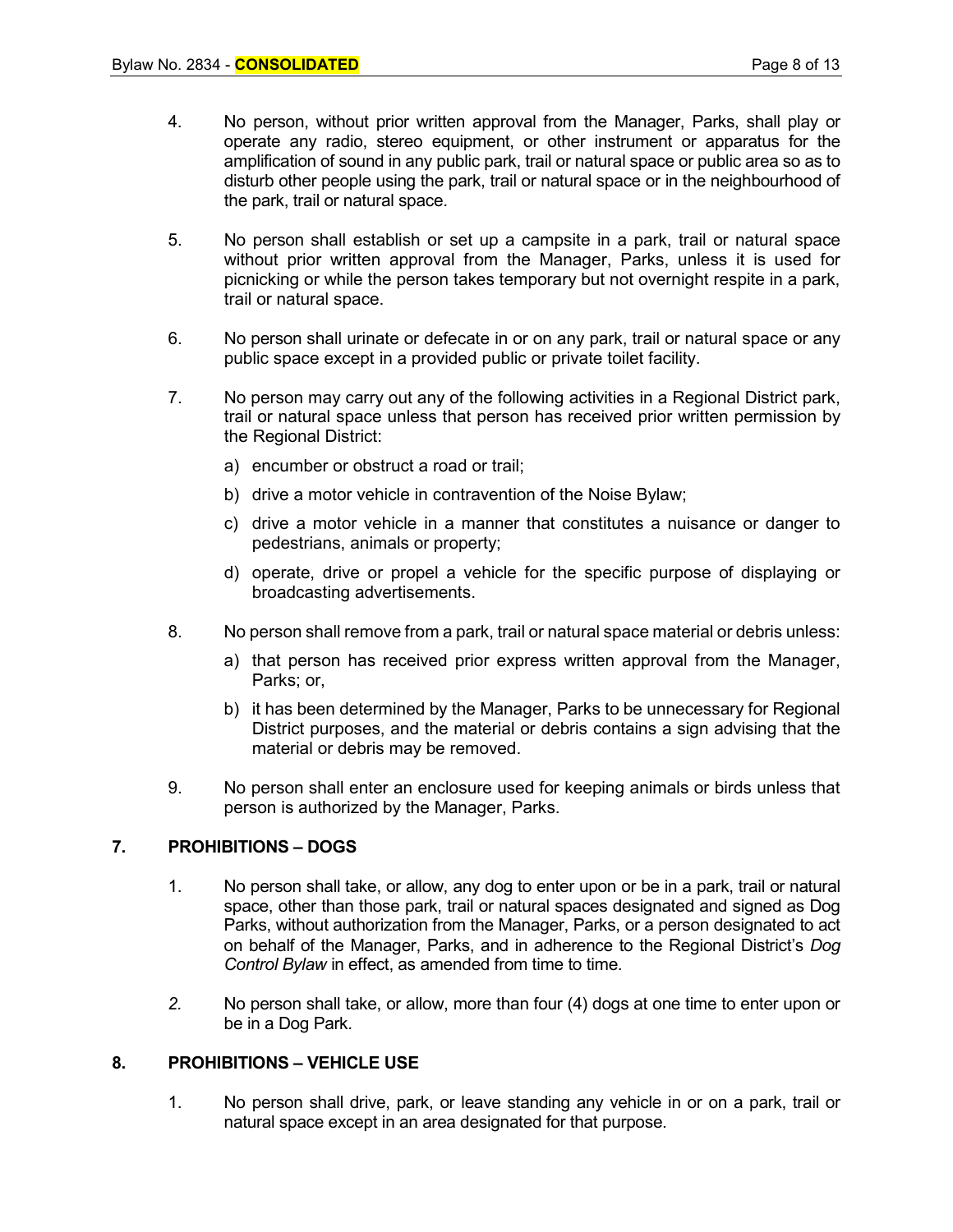- 2. No person shall stop, stand, or park a vehicle in a parking space where a traffic control device indicates that space is reserved for a particular class or type of vehicle, except that particular class or type of vehicle.
- 3. No person shall park a vehicle on the grass within a park, trail or natural space except as specifically authorized by the Regional District.
- 4. No person shall cause or permit a vehicle to obstruct traffic in or on a park, trail or natural space.
- 5. No person shall park a vehicle within 5 meters of either side of a fire hydrant within a park, trail or natural space.
- 6. No person shall park a vehicle adjacent to a yellow painted curb within a park, trail or natural space.
- 7. No person, other than the owner or operator of a vehicle, shall remove any Bylaw Violation Notice (traffic ticket), placed thereon or affixed thereon by a Bylaw Enforcement Officer or other authorized person in the course of their duties in checking violations of this Bylaw.
- 8. No person shall operate a motorized vehicle, including Class 2 and Class 3 e-bikes, motorbikes, or snowmobiles on park, trail or natural space property without prior authorization of the Regional District unless the property is designated for such purpose, such as roadways, or signed accordingly.

#### **9. PROHIBITIONS – DAMAGE TO PROPERTY OR ENVIRONMENT**

- 1. No person shall carry out any of the following activities in a Regional District park, trail or natural space:
	- a) cut, break, injure, remove, climb, or in any way destroy or damage a tree, shrub, plant, turf, flower, or seed, or a building or structure, including a fence, sign, seat, bench, or ornament of any kind;
	- b) plant any tree, shrub, plant, turf, flower or seed of any kind without prior authorization from the Manager, Parks;
	- c) foul or pollute a fountain or natural body of water;
	- d) paint, smear, or otherwise deface or mutilate rocks;
	- e) damage, deface or destroy a notice or sign that is lawfully posted;
	- f) transport household, yard, or commercial waste for the purpose of disposal;
	- g) dispose of household, yard, or commercial waste;
	- h) deposit waste, debris of an offensive matter, or other substances, excluding household, yard, and commercial waste, unless it is deposited into receptacles provided for the intended purposes;
	- i) act in contravention to signs or maps that may be posted by the Manager, Parks, from time to time for the purpose of identifying the boundaries of one or more environmentally sensitive areas and restricting activity in that area.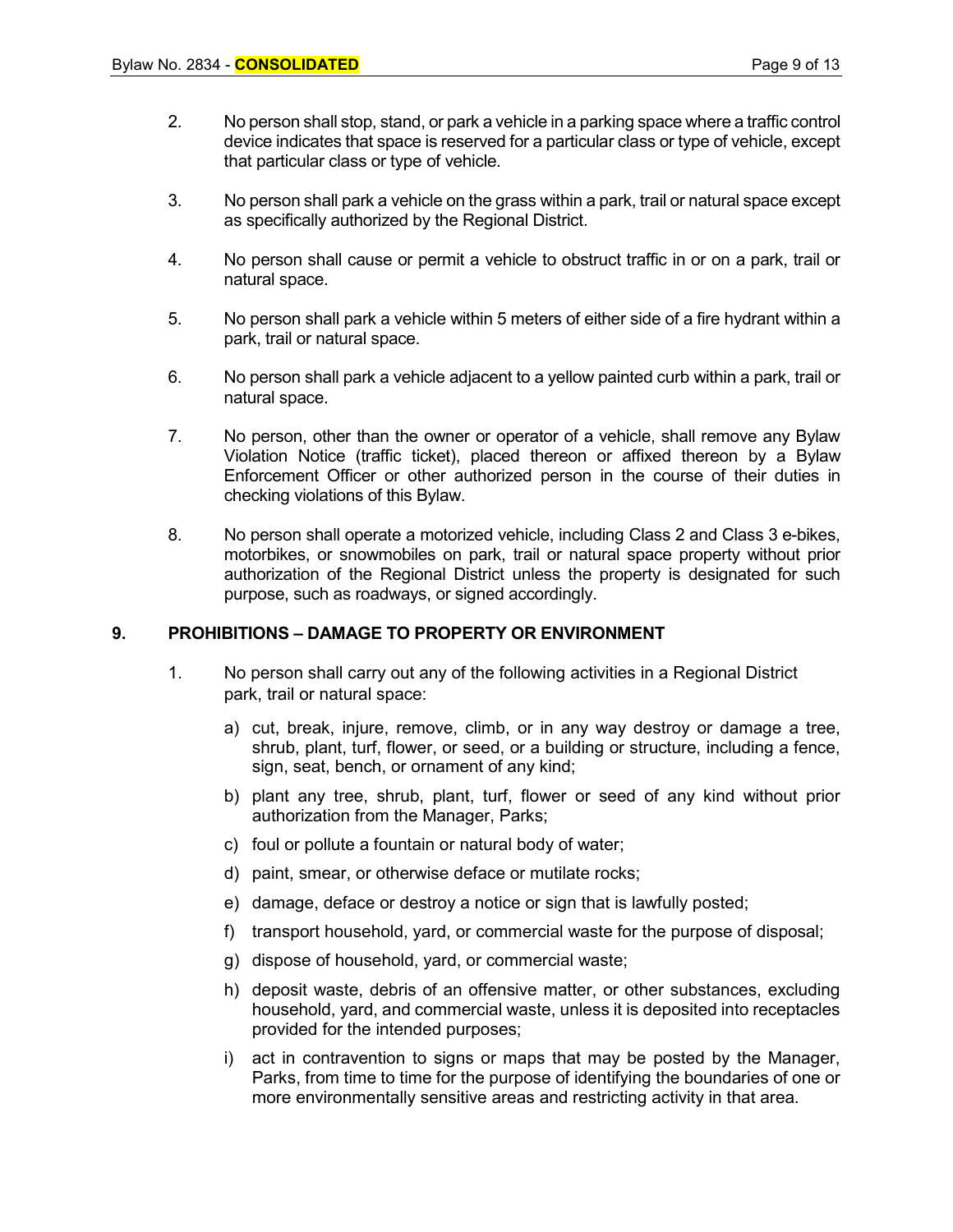## **10. PROHIBITIONS – OVERNIGHT SHELTER**

- 1. Sub-section (2) applies despite the general prohibitions under section 4.4, 6.1(d) and 6.5 of this Bylaw.
- 2. A homeless person must not place, secure, erect, use, or maintain in place, in a park, trail or natural space, a structure, improvement or overhead shelter, including a tent, lean-to, or other form of overhead shelter constructed from a tarpaulin, plastic, cardboard or other rigid or non-rigid material:
	- a) subject to sub-section (b), except between the hours of:
		- i. 6:00 p.m. of one day and 9:00 a.m. of the next day.
	- b) at any time, in a playground, sports field, trail, a road within a park, environmentally sensitive area, or any area within a park that has been designated for an event or activity under a valid and subsisting permit issued under the authority of this Bylaw.

#### **11. ENFORCEMENT – GENERAL**

- 1. The Manager, Parks, may remove or cause to be removed from a park, trail or natural space any obstruction or thing placed there contrary to the provisions of this Bylaw, and recover the costs and expenses of the removal from the owner of the obstruction or thing.
- 2. The Dog Control Officer, or any other person so authorized by the Regional District may impound any dog, pet, or animal found unlawfully in a park, trail or natural space, and the relevant provisions of the Regional District's *Dog Control Bylaw* in effect or the *Livestock Act* of the Province of BC shall apply where applicable.
- 3. This Bylaw may be enforced by Bylaw Enforcement Officers, and despite anything contained in this Bylaw or any other bylaw to the contrary, the Bylaw Enforcement Officers, while exercising their duties, shall be exempt from the provisions thereof.
- 4. No action or other proceeding for damages lies against a Bylaw Enforcement Officer for any act done or omitted to be done in good faith in the
	- a) performance or the intended performance of any duty, or
	- b) exercise or the intended exercise of any power.

under this Bylaw, or for any neglect or default in the performance or exercise in good faith of that duty or power.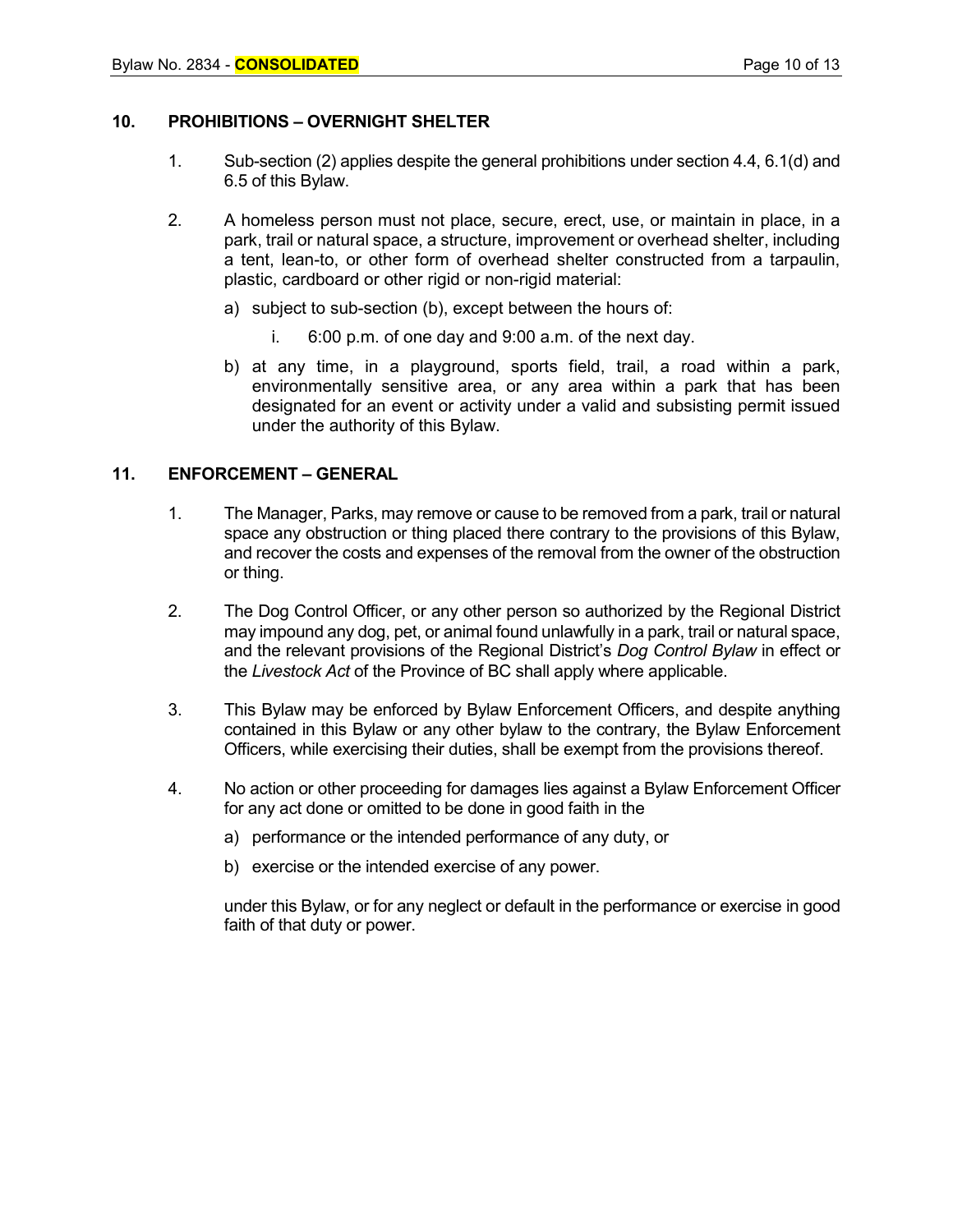## **12. ENFORCEMENT / SEIZURE AND DETENTION – VEHICLES**

- 1. Any vehicle found to be in contravention of any provisions of this Bylaw, and which has received a Bylaw Violation Notice pursuant to the provisions of this Bylaw, may be removed, detained, or impounded at the owner's expense.
- 2. In the event that a vehicle is removed, impounded, detained, or stored, notification will be provided to the RCMP, Parks Department, and the City of Vernon Bylaw Division, the District of Coldstream, or the office of the contractor providing the bylaw enforcement service.
- 3. Any vehicle removed, detained, or impounded may be recovered by the owner or their agent upon satisfactory proof of ownership or interest and by paying, at the place of business of the contractor (towing company), the fees, costs, and expenses which have been incurred in removing, detaining, and storing said vehicle.
- 4. It shall be the duty of any Bylaw Enforcement Officer to record on a Bylaw Violation Notice, the following:
	- a) A general description of the location which indicates where the vehicle is or has been parking in violation of any of the provisions of this Bylaw;
	- b) The license number and a general description of such vehicle;
	- c) The time during which such vehicle is parked in violation of any provisions of this Bylaw; and
	- d) Any other facts, knowledge of which is necessary to a thorough understanding of the circumstances attending such violation.

#### **13. ENFORCEMENT / SEIZURE AND DETENTION – CAMPING EQUIPMENT**

- 1. The Manager, Parks, a Bylaw Enforcement Officer, Regional District staff, or a contractor acting under the direction of the Manager, Parks, may remove any camping equipment left or stored in a park, trail or natural space or public space and any other items comprising a part of a campsite in a manner contrary to the provisions of this Bylaw and take the equipment to a place of safekeeping until it is returned to the owner or disposed of.
- 2. For removal, detention and impounding of camping equipment pursuant to subsection (1), the following fees are payable to the Regional District prior to the owner being entitled to the return of the equipment:
	- a) For each occasion that the Manager, Parks, a Bylaw Enforcement Officer, Regional District staff, or a contractor acting under the direction of the Manager, Parks, are engaged in the removal of the camping equipment to the place of detention and safekeeping: \$45.00; and
	- b) For each day that the camping equipment is stored or detained: \$4.50 per day to a maximum of \$100.00.
- 3. The owner of any camping equipment or other items removed and detained pursuant to subsection (1) shall, prior to release of the camping equipment or other items, pay any applicable fees for the removal or detention.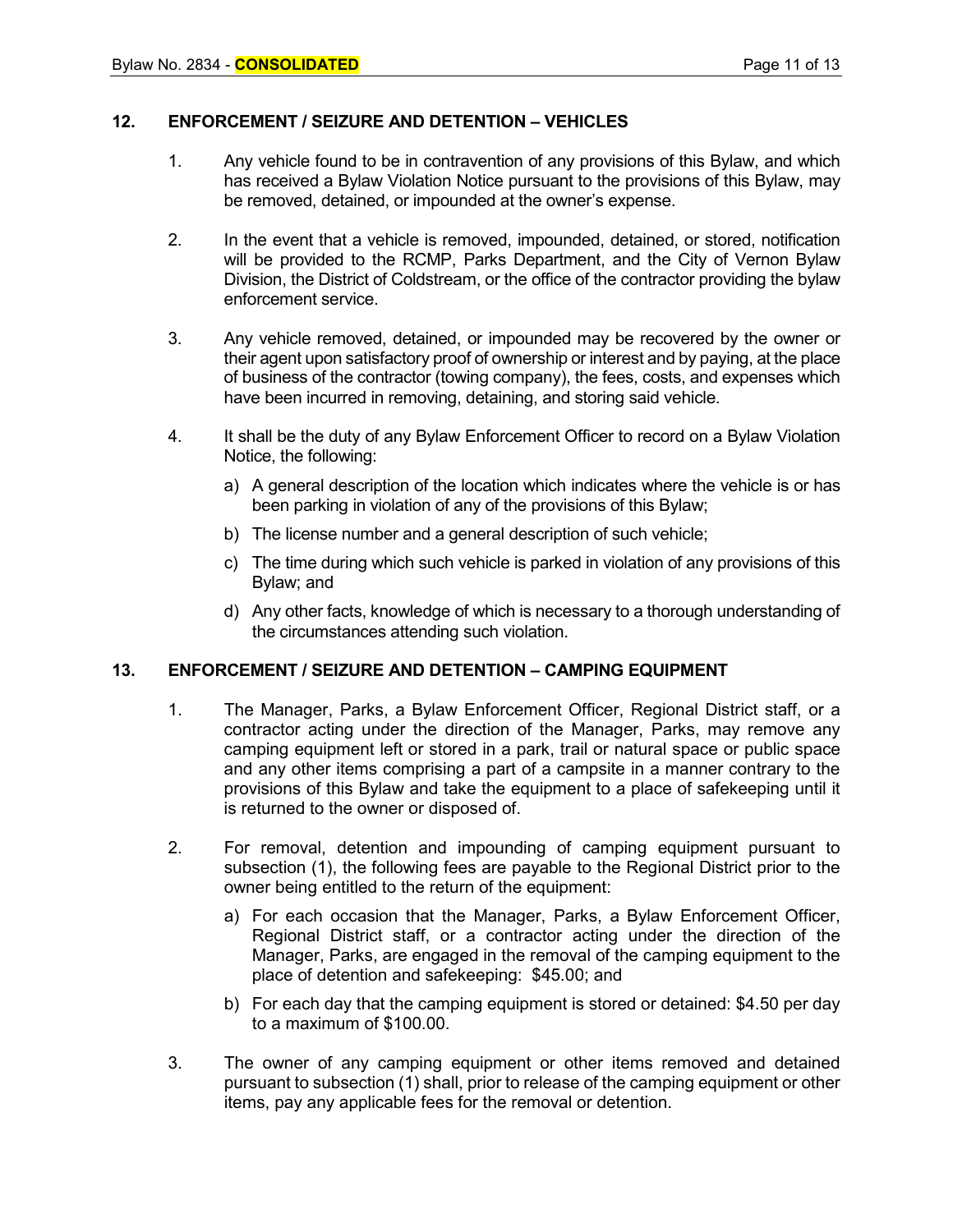4. Upon the expiration of 30 days from any removal or detention under subsection (1), the Manager, Parks, a Bylaw Enforcement Officer, Regional District staff, or a contractor acting under the direction of the Manager, Parks may put the camping equipment or other items up for sale by public auction and recover any fees accrued pursuant to subsection (2) to pay any applicable fees for the removal or detention from the proceeds of the sale, or may dispose of the seized items as deemed necessary.

## **14. TEMPORARY CLOSURES**

- 1. The Manager, Parks may order any closure of a park, trail or natural space to the public and may issue notices to be posted at the entrances to the park, trail or natural space, or part thereof, indicating that it is closed to the public if the closure is necessary for:
	- a) for maintenance, renovation, or other work; or,
	- b) for the safety of users or staff due to construction activity or existence of hazardous conditions.
- 2. A person must not enter or remain in any park, trail or natural space, or part of a park, trail or natural space, that has been closed under subsection (1).
- 3. The closure under subsection 1.a may not be in effect for more than 21 consecutive days.
- 4. If the closure under subsection 1.b exceeds, or is expected to exceed, 21 days, the Manager, Parks, must report on the closure to the Regional Board.

#### **15. OFFENCE AND PENALTY**

- 1. Any person who contravenes any of the provisions of this Bylaw, commits an offence, and is liable to a penalty of not less than Fifty Dollars (\$50.00) and not more than Two Thousand Dollars (\$2,000.00).
- 2. For the following offences, Bylaw Enforcement Officers or other persons Designated by the Regional District may issue a Bylaw Violation Notice in a form substantially in accordance with, and levy a penalty in the amounts set out in the Regional District's *Ticket Information Authorization Bylaw*.
- 3. Despite subsections (1) and (2), in addition to, or in lieu of a penalty, a Bylaw Enforcement Officer may order an offender to leave, and have an offender removed from, any park, trail or natural space.
- *4. Where any person contravenes any provision of this bylaw and thereby causes damage to a Park, Public Space or any assets contained therein, such person shall be liable to the RDNO for all costs incurred in making repairs or taking remedial action.*

#### **16. FORCE AND EFFECT**

1. Upon adoption, this Bylaw replaces Bylaw No. 2594, being the *Greater Vernon Parks Regulation Bylaw No. 2594, 2013, a*nd any existing signage in Greater Vernon parks, trails and natural spaces that make reference to Bylaw No. 2594, will be deemed to refer to Bylaw 2834.